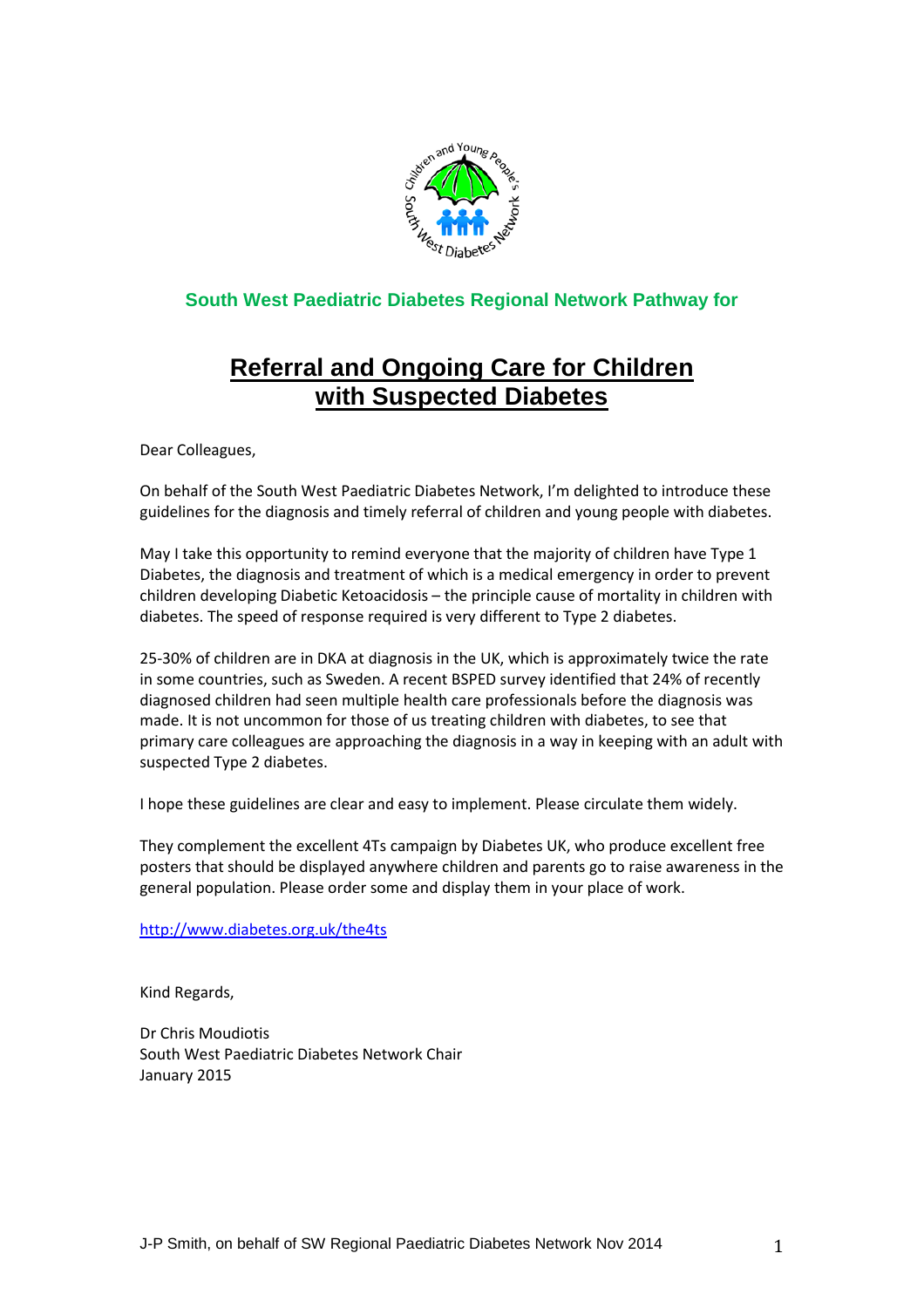

**South West Paediatric Diabetes Regional Network Pathway for**

# **Referral and Ongoing Care for Children with Suspected Diabetes**

This pathway is for children and young people below 18 years of age. For young people aged 16-18 years: the use of this pathway may depend on your local paediatric service provision for new referrals within this age-group (see Appendix).

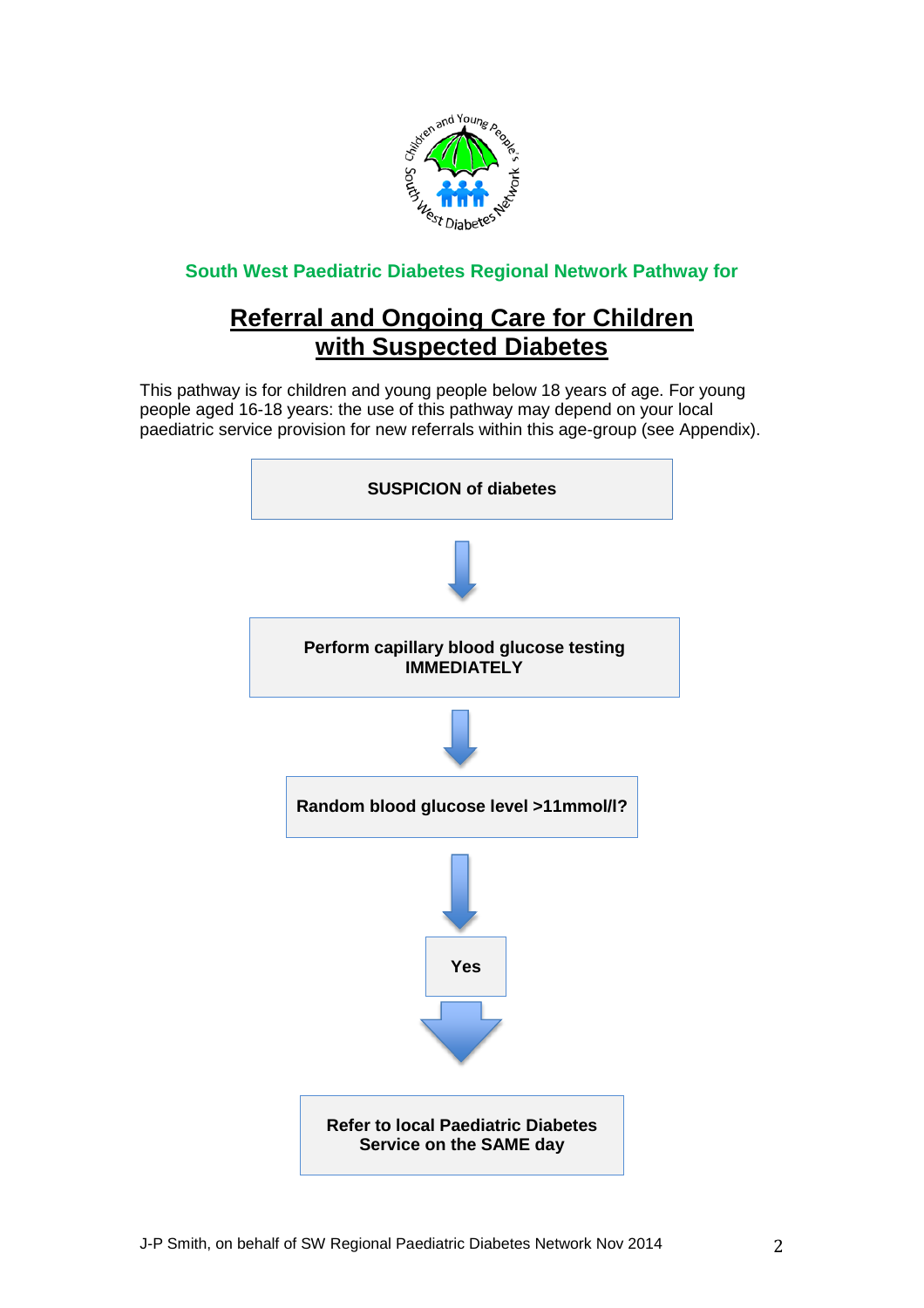#### **Contents**

- Introductory letter from SWPDN Chair (page 1)
- Summary (page 2)
- Background (page 3)
- Symptoms of type 1 diabetes or type 2 diabetes (page 3)
- Care pathway for initial management of diabetes in children (page 4)
- Ongoing care for children with diabetes (page 4)
- Appendix: Paediatric diabetes teams in the South West Paediatric Diabetes Network (pages 5 & 6)

## **Background**

- There are approximately 25,000 children with diabetes in the England and Wales, of which the vast majority have type 1 diabetes.<sup>(1)</sup>
- Approximately 25% of cases are not diagnosed until the child is in diabetic ketoacidosis (DKA), although this rate is higher (approx. 35%) in the under  $5s^{(2)}$
- DKA requires intensive medical intervention, is traumatising for the child, and may have a long-term adverse effect on their diabetes control.

## **Symptoms of type 1 diabetes**

- Classic symptoms: Polyuria, polydipsia, weight loss, lethargy
- Less classic symptoms: Enuresis / nocturia in a previously toilet-trained child, unusually heavy nappies, vaginal candidiasis (esp. in pre-pubertal girls), failure to gain weight in a growing child, poor school performance, recurrent infections
- Emergency symptoms (suggestive of DKA): Dehydration, vomiting, acetone breath, abdominal pain, hyperventilation, confusion, shock

*Be aware:*

- 1) Symptoms can progress within days or weeks. Have a high index of suspicion. Think of the Diabetes UK campaign of 4Ts: Toilet, Thirsty, Tired, Thinner. $(2)$
- 2) Diagnosis of diabetes can be missed in younger / preschool children due to a more rapid progression of symptoms, failure to consider the diagnosis, and more non-specific symptoms.

## **Symptoms suggesting type 2 diabetes**

 $\triangleright$  Obesity, age  $> 10$  years, strong family history of T2DM, acanthosis nigricans, high risk racial or ethnic group

#### **References**

- (1) National Paediatric Diabetes Audit Report 2012-13
- (2) Diabetes UK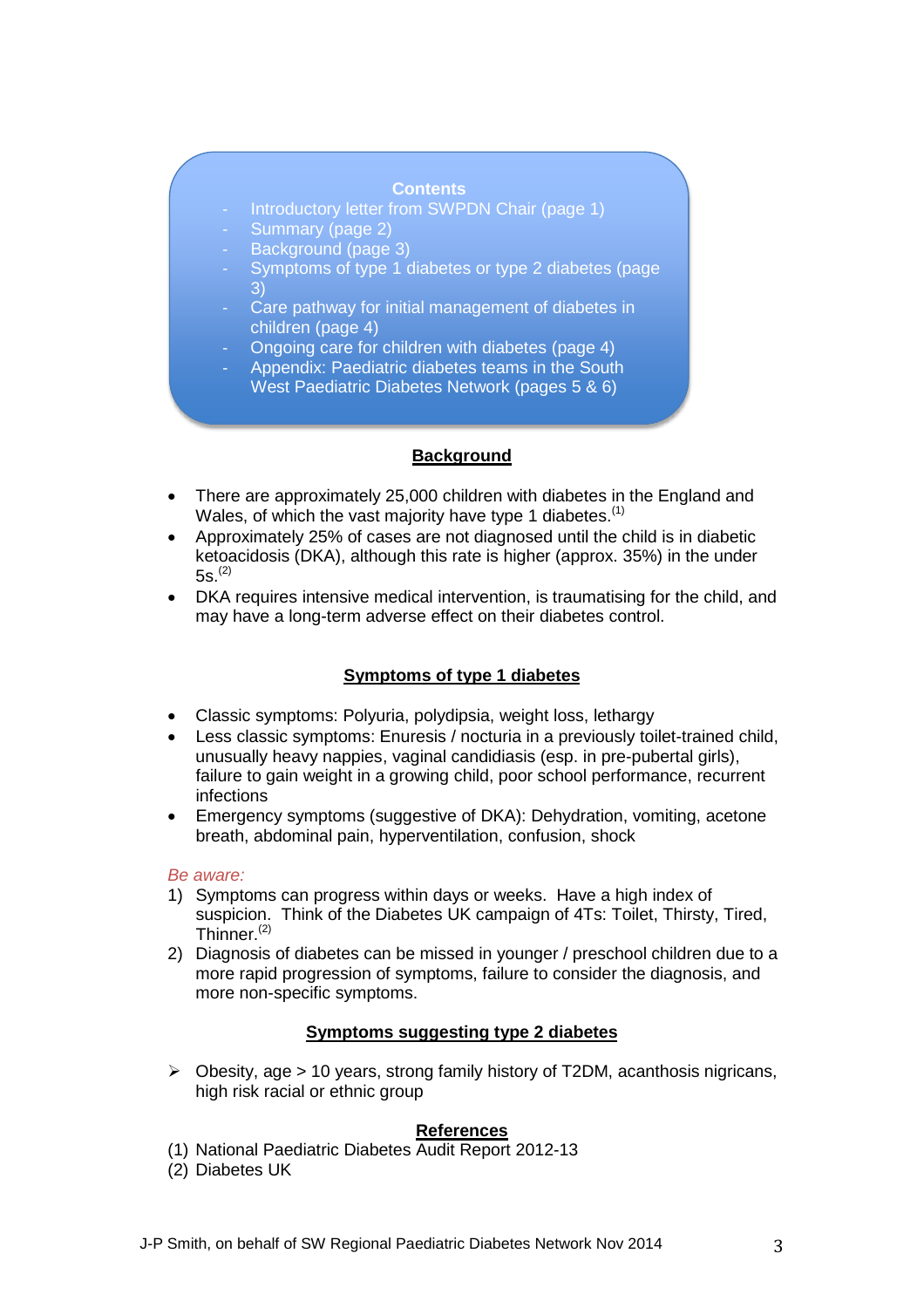# **Care pathway for initial management of diabetes in children**

# SUSPICION OF DIABETES

- $\triangleright$  Perform capillary blood glucose (BG) testing immediately
- $\triangleright$  If BG testing is not available then perform urinary dipstick testing
- $\triangleright$  If BG or urinalysis not available then refer immediately (see below)
- $\triangleright$  Do not perform fasting BG measurement, HbA1C, or glucose tolerance test
- $\triangleright$  Do not refer as an outpatient

If BG >11mmol/l or glycosuria (+/- ketonuria)

- $\triangleright$  Refer immediately to the acute paediatrics on-call team
- $\triangleright$  Inform child and family of the suspected diagnosis of diabetes

# **Type 1 diabetes**

*Local paediatric team to confirm diagnosis and:*

- $\triangleright$  Admit to hospital
- $\triangleright$  Manage  $\rightarrow$  DKA according to South West regional DKA guideline  $\rightarrow$  Local guideline for well children with diabetes
- $\triangleright$  Stabilise blood glucose levels prior to discharge
- $\triangleright$  Provide structured education for the child and family (to include a paediatrician with an expertise in diabetes, a paediatric diabetes specialist nurse and dietician)
- $\triangleright$  Provide initial prescriptions for insulin and equipment for the diabetes management (further prescriptions to be dispensed in primary care)

# **Other forms of diabetes, including Type 2 diabetes**

 $\triangleright$  Manage according to local expertise with involvement of tertiary specialists as appropriate to case

# **Ongoing care for children with diabetes**

- $\triangleright$  Care will be provided by a specialist multidisciplinary team (MDT) including a paediatrician with expertise in diabetes, paediatric diabetes specialist nursing, dietetics and clinical psychology.
- $\triangleright$  Although the MDT will be based in secondary care, support for the child and their family will also be provided in the community both at home and at school.
- $\triangleright$  High quality care in line with the criteria set out in the Paediatric Diabetes Best Practice Tariff (introduced in 2012)
- $\triangleright$  A minimum of 4 outpatient appointments per year including one annual review appointment, and an additional appointment with a dietitian.
- $\triangleright$  Regular contact with the diabetes team, which might include telephone support/advice, home or school visits, and ongoing education.
- $\triangleright$  A minimum of 4 HbA1C measurements per year
- $\geq$  24 hour access to advice on diabetes management
- $\triangleright$  Transition to adult services at a stage appropriate to the young person in accordance with locally agreed pathways
- $\triangleright$  Annual retinal screening from 12 years of age to be arranged according to local pathway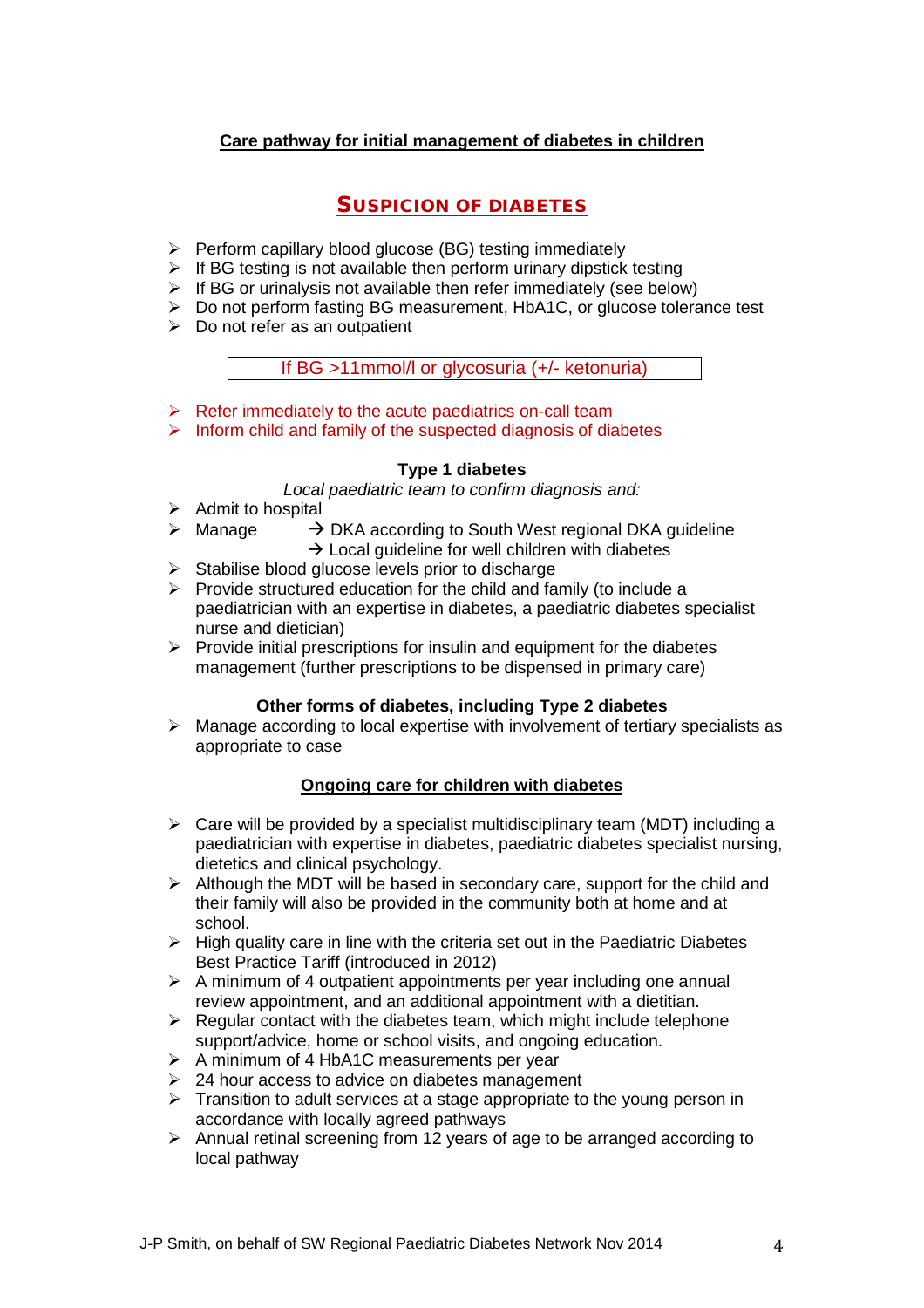## **Appendix: Paediatric diabetes teams in the South West Paediatric Diabetes Network**

#### **North Devon Healthcare NHS Trust**

*Referrals:* Paediatric diabetes team: 07884266159 / 07920235237 Email: [ndht.cypdiabetes@nhs.net](mailto:ndht.cypdiabetes@nhs.net) **Out of hours advice:** Paediatric Registrar via switchboard - 01271 322577 Lead Paediatrician – Dr John-Paul Smith Lead PDSN: Richard Todd

#### **Royal United Hospital, Bath NHS Foundation Trust**

*Referrals:* Duty Paediatric Team via switchboard *-* 01225 428331 Advice from Paediatric Diabetes team 8.30 to 5pm - 01225 825331 **Out of hours advice:** Paediatric Registrar via switchboard - 01225 428331 Lead Paediatricians – Dr Lynn Diskin, Dr Clare Edmonds Lead PDSN: Helen Edwards

#### **Royal Cornwall Hospitals NHS Trust**

*Referrals:* Paediatric diabetes nurse team – Tel: 01872 254567 **Out of hours advice:** Contact switchboard on 01872 250000 and leave contact number for return call between 08:00 and 20:00. After 20:00 the on-call Paediatric Registrar can be radiopaged through the switchboard. Lead Paediatrician: Dr Katie Mallam Lead PDSN: Anita England

#### **South Devon Healthcare NHS Foundation Trust**

*Referrals:* Tel: 07788416019 between 8am to 6pm Monday to Friday **Out of hours advice:** Contact Louisa Cary Ward on 01803 655526 or 01803 655 531 and ask for the Paediatric Registrar Lead Paediatrician: Dr Phil Reilly

#### **Plymouth Hospitals NHS Trust**

*Referrals:* Contact PDSN Mary Jefferies on 01752 439447 or PDSN Alison Webb on 01752 439397

**Out of Hours advice:** Call 01752 202082 and ask for on-call Paediatric Registrar Lead Paediatrician: Dr Becky Smith

#### **Royal Devon and Exeter Hospitals NHS Foundation Trust**

*Referrals:* Contact PDSN team daily from 8am to 6pm on their pager via switchboard on 01392 411611 for urgent advice

**Out of hours advice:** Between 6pm and 8am contact switchboard on 01392 411611 and ask for on-call Paediatric Registrar. Advice is available 24 hours a day. In emergency dial 999 and ask for ambulance and if you have time contact the Paediatric Registrar to tell them. Lead Paediatrician: Dr Chris Moudiotis

Lead PDSN: Julie Kitchen

### **Taunton and Somerset NHS Foundation Trust**

*Referrals:*Contact PDSN team daily on 01823 343666 or email childrensdiabetes@tst.nhs.uk **Out of hours advice:** Phone 01823 342016 Lead Paediatrician: Dr Gita Modgil Lead PDSN: Michelle Gardiner